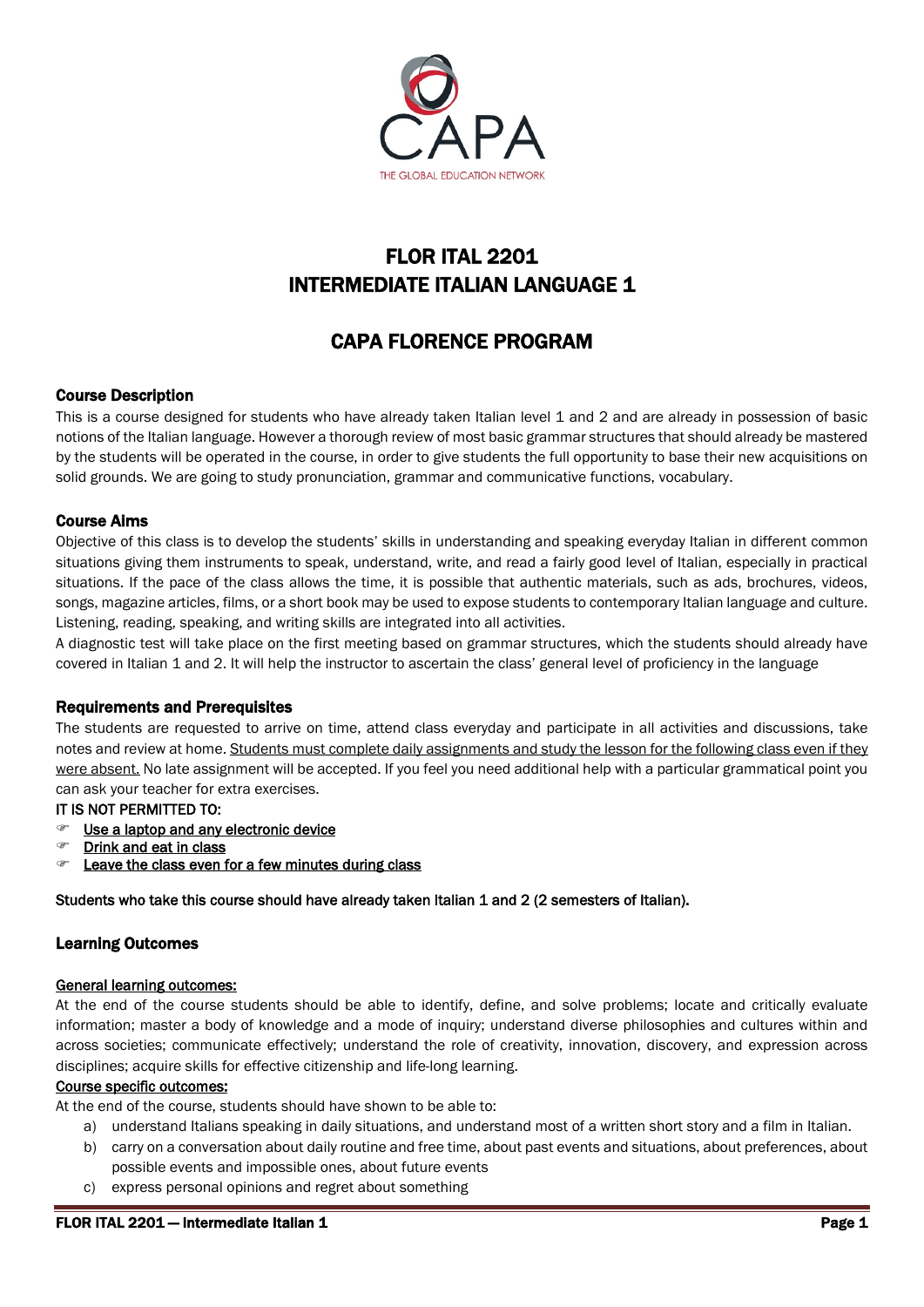- d) give advice as well as commands
- e) use the formal "Lei" as opposed to the informal "tu" when addressing people, as well as recognize the correct situation when to use one or the other.

## Class methodology

The adopted approach relates to the general view of language use and learning provided by the *Common European Framework of Reference for Languages: Learning, Teaching, Assessment edited by the Council of Europe. It is an "action*oriented" approach insofar as it views language learners primarily as members of society interacting and accomplishing their tasks in a given set of circumstances and environments. The lessons will be held in Italian in order to facilitate the understanding of the basic principles of Italian pronunciation and to speak Italian in a clearer and more natural way.

Field Component(s): CAPA provides the unique opportunity to learn about the city through direct, guided experience. Participation in the field activity(s) for this course is required. You wil actively explore the Global City you are currently living in. Furthermore, you will have the chance to collect useful information that will be an invaluable resource for the essays/papers/projects assigned in this course.

The assigned field component(s) are:

- At the library OBLATE: observing along the way the different stores and the food market.
- At the bar: observing italian food and meals, speaking about recepies, ordering something in Italian.
- At "Davanzati" museum: tour inside an ancient Florentine house studying the vocabulary of the apartment, comparing with the modern italian way of life, telling stories using different past tenses.

Students are strongly encouraged to participate in co-curricular program activities.

## Tests, Quizzes, Mid-Term & Final Exams

There are two written compositions, four quizzes, a midterm written exam, a final written exam and a final oral exam scheduled during this semester. Inside each quiz there will be grammar and vocabulary exercises as well as reading comprehension or open questions. The written midterm and final test will typically include: a reading comprehension, a section on the vocabulary as well as a variety of grammar studied in class, and they are cumulative. Both written and oral exams are cumulative and focus on specific grammatical and cultural elements, but, as language acquisition is a cumulative process: they will include many forms that will have been previously explored.

## Please be fully aware of the fact that THERE WILL BE NO EXAM AND QUIZZES MAKE-UPS.

## The four quizzes consist of:

exercises on the vocabulary and grammar studied in class in the previous weeks.

## The two compositions consist of:

- A. The fist composition is a diary (in Italian) describing your break vacation or a report of an event you attended during the semester. (minimum 100/120 words)
- B. The second composition is a report of your experience in Florence, what you liked, what you didn't like and what you will always bring with you about the last three months (minimum 130/150 words)

## The mid-term exam consists of:

- A. reading comprehension (15 minutes)
- **B.** grammar and vocabulary exercises (45 minutes)

## The final exam consists of two parts:

## Written exam:

- A. reading comprehension (20 minutes)
- B. grammar and vocabulary exercises (40 minutes)

Oral exam:

"Show and Tell": show an object (pictures, a present bought during the semester etc…) and speak for ten/fifteen minutes, in Italian, about it.

| <b>Grade Breakdown and Assessment of Learning Outcomes</b> |                                                        |         |                    |
|------------------------------------------------------------|--------------------------------------------------------|---------|--------------------|
| <b>Learning Outcomes</b>                                   | <b>Assessment task</b>                                 | Grade % | Due Date           |
| $a)$ , b), c), d), e)                                      | Attendance, Class participation/Small group activities | 10%     | <b>Weekly</b>      |
| $a)$ , c), d), e)                                          | Quizzes $(4)$                                          | 25%     | Weeks:<br>2,5,9,11 |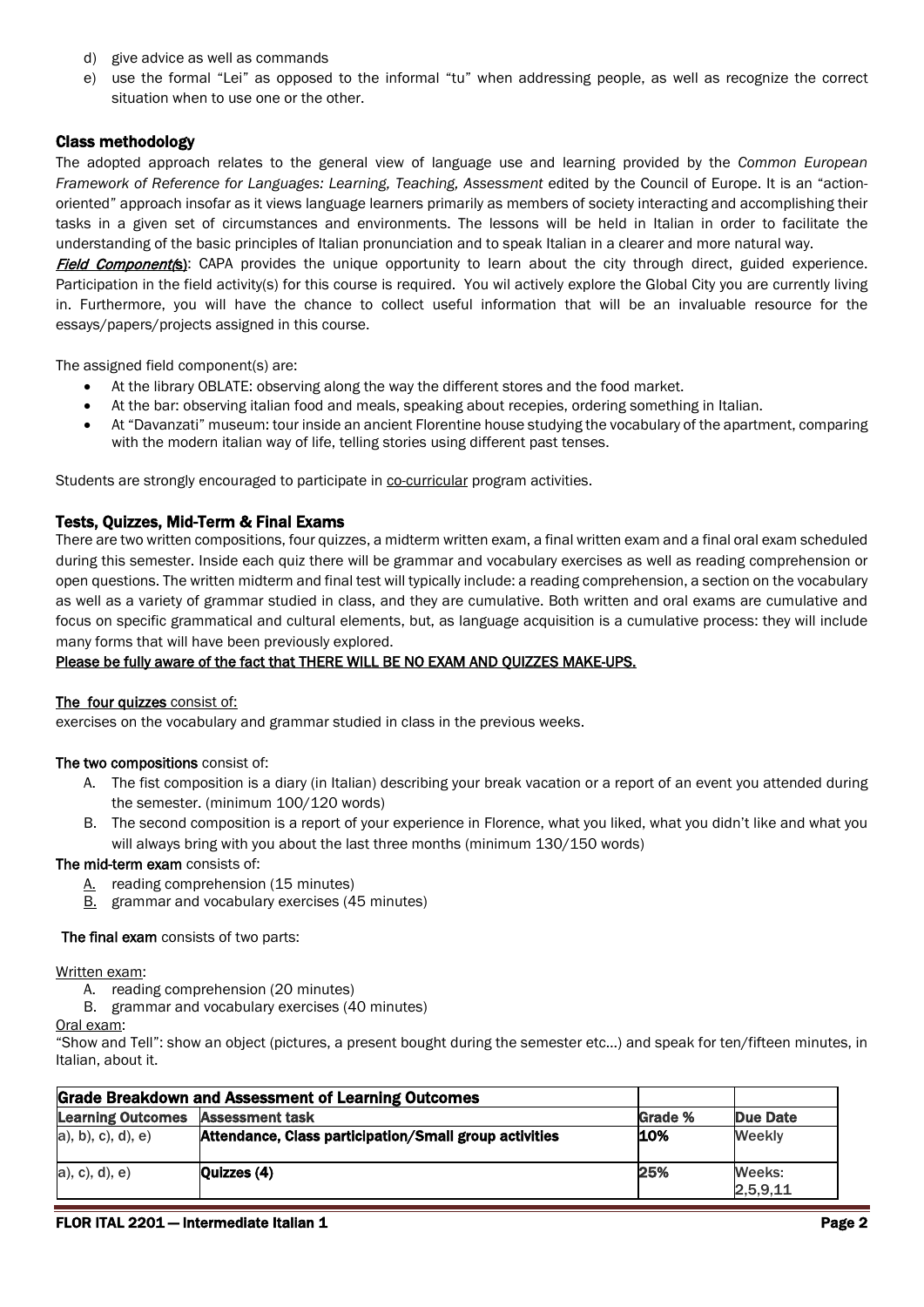| $a)$ , c), d), e) | Mid-term exam             | 25% | Week 7     |
|-------------------|---------------------------|-----|------------|
| b), d), g)        | Weritten compositions (2) | 5%  | Week 8, 12 |
| all               | <b>Final Written Exam</b> | 25% | Week 13    |
|                   |                           |     |            |
| all               | Spoken Final Exam         | 10% | Week 13    |

––––––––––––––––––––––––––––––––––––––––––––––––––––––––––––––––––––––––––––––––––––––––

## Overall grade 200% and the set of the set of the set of the set of the set of the set of the set of the set of the set of the set of the set of the set of the set of the set of the set of the set of the set of the set of t

## Mid-Term & Final Exams

| Descriptor              | Alpha | UK        | US    | GPA |
|-------------------------|-------|-----------|-------|-----|
| Excellent               | A     | $75+$     | $93+$ | 4.0 |
|                         | A-    | 70-74     | 90-92 | 3.7 |
| Good                    | B+    | 66-69     | 87-89 | 3.3 |
|                         | В     | 63-65     | 83-86 | 3.0 |
|                         | В-    | 60-62     | 80-82 | 2.7 |
| Average                 | C+    | 56-59     | 77-79 | 2.3 |
|                         | С     | 53-55     | 73-76 | 2.0 |
| <b>Below</b><br>Average | C-    | 50-52     | 70-72 | 1.7 |
| Poor                    | D+    | 46-49     | 66-69 | 1.3 |
|                         | D     | $40 - 45$ | 60-65 | 0.7 |
|                         |       |           |       | 1.0 |
| Fail                    | F     | $<$ 40    | <60   | 0   |

## Course Materials

## **Textbooks**

- Mina Ricci, Via della grammatica for English speakers*.* Edilingua, 2011. ISBN 978-960-693-050-8 (euro 20)
- Course reader (euro 5)

## Students must buy the book and the reader the first day of the course.

## Suggestions for extra Reading

- M. Zollo A. Wesson, *Italian grammar made easy*, Hodder Arnold, 2006
- An English-Italian pocket size dictionary and an Italian monolingual vocabulary are strongly recommended. Suggested:
	- Garzanti-Hazon, *Piccolo Inglese,* 2009, €12,50
	- Garzanti-Hazon, *Mini Inglese,* 2009, €7,50
	- Zanichelli, *Il mini di inglese,* 2006, €7
	- Garzanti, *Piccolo italiano*, 2009, €12,50
	- Zanichelli, *Italiano essenziale,* 2009, €8
	- On line dictionaries: log on to (and register your name etc. for free use):
		- <http://dizionari.repubblica.it/index.shtml#inglese>
			- <http://www.garzantilinguistica.it/>
			- http://www.wordreference.com/It/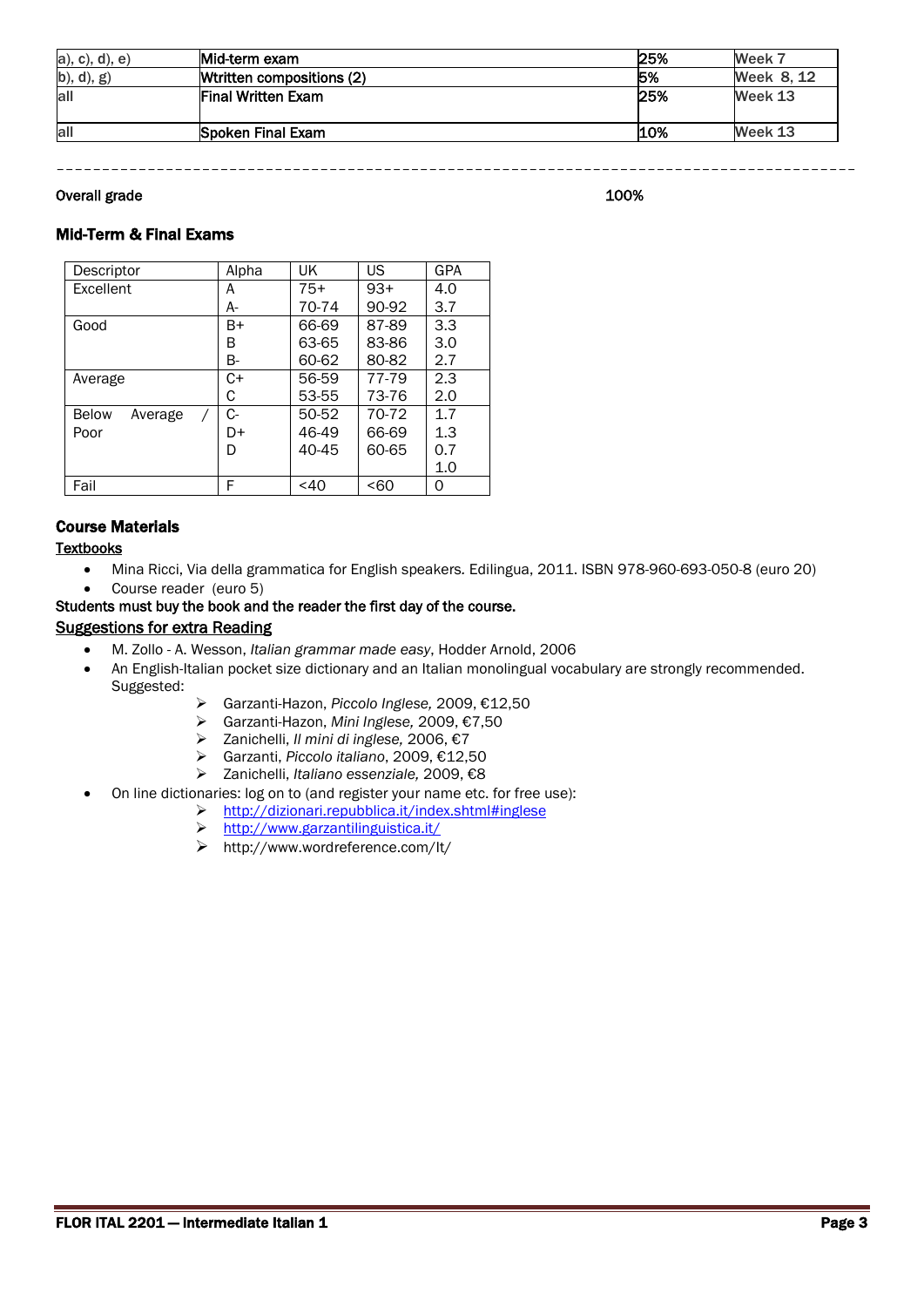## Weekly Course Schedule

This syllabus may be amended as the course proceeds. Instructors may change the sequence of steps, add or count out some communicative functions to balance the program with the class feedback. You will be notified if changes will be made.

## The review must be considered a study in depth of some level 1and 2 grammar topics

|                       |                                                                                                                                                                                                                                                                                                                                                                                                                                                                                                           | Week 1    |
|-----------------------|-----------------------------------------------------------------------------------------------------------------------------------------------------------------------------------------------------------------------------------------------------------------------------------------------------------------------------------------------------------------------------------------------------------------------------------------------------------------------------------------------------------|-----------|
| In-class-activity     | <b>Funzioni comunicative</b><br>Presentazione sillabo, libro e reader<br>$\bullet$<br>Descriversi e presentarsi, parlare delle proprie abitudini e attività.<br>$\bullet$<br>Parlare della propria famiglia.<br>٠<br>Descrivere altre persone.<br>Strutture grammaticali                                                                                                                                                                                                                                  |           |
|                       | Presente dei verbi regolari, "ISC", irregolari e riflessivi<br>(lista di nuovi verbi "ISC" e riflessivi)<br>Usi di AVERE e FARE.<br>Verbi di movimento e preposizioni.<br>Ripasso degli aggettivi qualificativl.<br>٠<br>Aggettivi e pronomi possessivi.                                                                                                                                                                                                                                                  |           |
| <b>Notes</b>          | <b>DIAGNOSTIC TEST</b>                                                                                                                                                                                                                                                                                                                                                                                                                                                                                    |           |
|                       | Weeks 2/3                                                                                                                                                                                                                                                                                                                                                                                                                                                                                                 |           |
| In-class activity     | <b>Funzioni comunicative</b><br>Raccontare le vacanze.<br>$\bullet$<br>Parlare di ricordi e abitudini nel passato<br>$\bullet$<br>Raccontare una storia al passato<br>$\bullet$<br>Riassumere la trama di un film o di un libro                                                                                                                                                                                                                                                                           |           |
|                       | Strutture grammaticali<br>Ripasso del passato prossimo<br>Verbi transitivi e intransitivi<br>Verbi con doppio ausiliare<br>Participi passati irregolari.<br>$\bullet$<br>Ripasso dell'imperfetto<br>Imperfetto e passato prossimo<br>Trapassato prossimo<br>$\bullet$                                                                                                                                                                                                                                     |           |
| Out-of-class activity | Field trip: osserviamo il quartiere, i negozi, il mercato, la biblioteca                                                                                                                                                                                                                                                                                                                                                                                                                                  |           |
| <b>Notes</b>          | Quiz 1                                                                                                                                                                                                                                                                                                                                                                                                                                                                                                    |           |
|                       |                                                                                                                                                                                                                                                                                                                                                                                                                                                                                                           | Weeks 4/5 |
| In-class activity     | <b>Funzioni comunicative</b><br>Fare la spesa; i mercati e i negozi in Italia<br>La cucina italiana, i pasti, le ricette<br>Al ristorante<br>Esprimere i propri gusti<br>Dare istruzioni<br>$\bullet$                                                                                                                                                                                                                                                                                                     |           |
|                       | Strutture grammaticali<br>Pronomi diretti atoni e tonici<br>$\bullet$<br>Posizione dei pronomi con i verbi servili e l'infinito<br>Le particelle pronominali "ci " e "ne"<br>Accordo dei pronomi al passato prossimo e al trapassato<br>Pronomi indiretti<br>Il verbo PIACERE, al presente e ai tempi composti, e altri verbi con la stessa costruziono<br>grammaticale: sembrare, servire, mancare ecc<br>I pronomi combinati<br>Ripasso e approfondimento dell'imperativo diretto regolare e irregolare |           |
|                       |                                                                                                                                                                                                                                                                                                                                                                                                                                                                                                           |           |
| <b>Notes</b>          | Quiz 2                                                                                                                                                                                                                                                                                                                                                                                                                                                                                                    |           |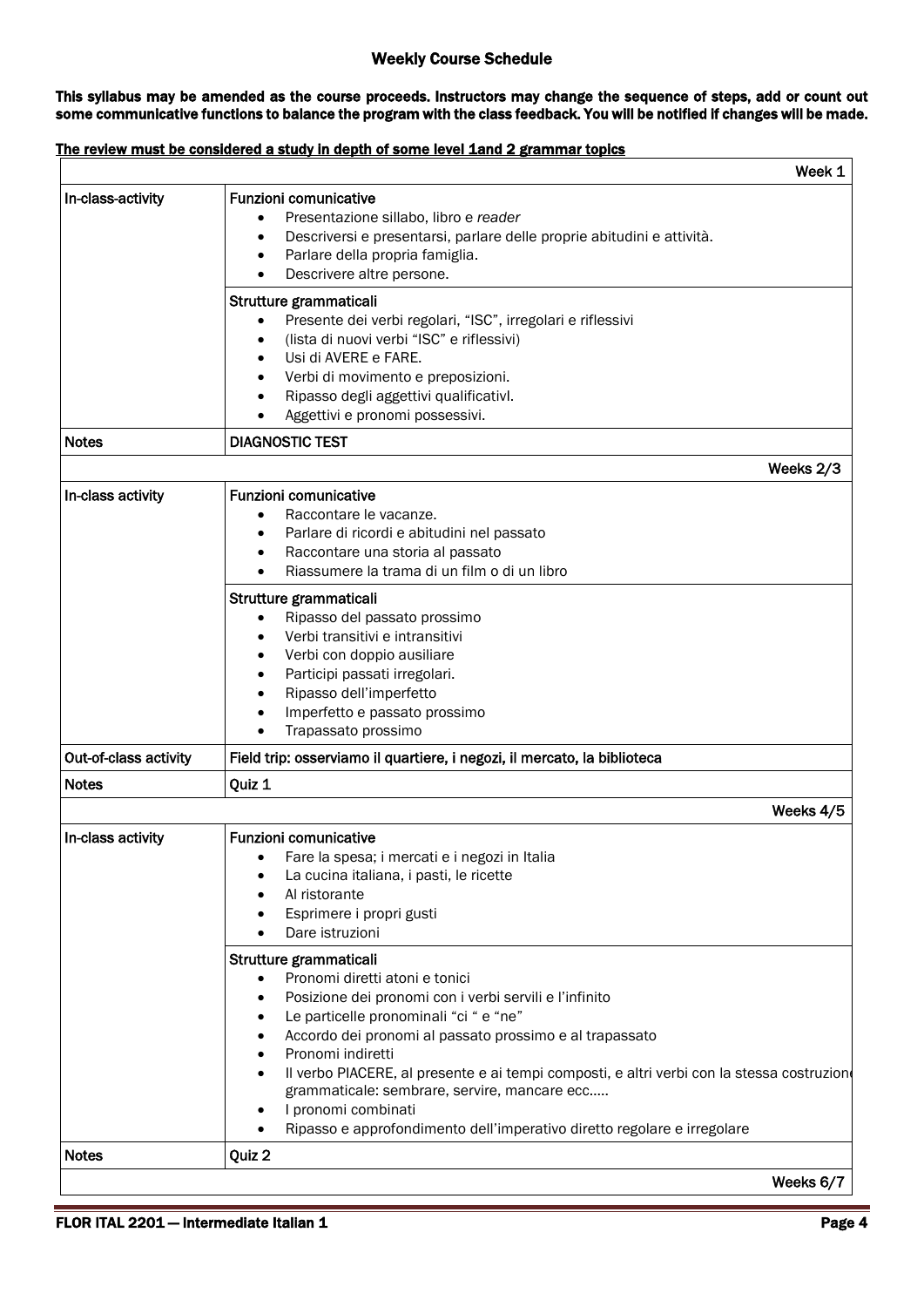|                       | Fare previsioni e ipotesi<br>$\bullet$<br>Esprimere desideri<br>$\bullet$<br>Dare consigli<br>$\bullet$<br>Chiedere cortesemente<br>Vocabolario: l'appartamento, la città, i luoghi di lavoro<br>$\bullet$<br>Alcune professioni<br>٠<br>Scrivere un curriculum vitae, sostenere un colloquio di lavoro<br>$\bullet$<br>I proverbi<br>Strutture grammaticali<br>Futuro semplice e anteriore<br>Condizionale semplice e composto<br>Futuro nel passato (condizionale composto)<br>Preposizioni articolate, localizzazione<br>Le forme perifrastiche: stare + gerundio, stare per + infinito |  |
|-----------------------|--------------------------------------------------------------------------------------------------------------------------------------------------------------------------------------------------------------------------------------------------------------------------------------------------------------------------------------------------------------------------------------------------------------------------------------------------------------------------------------------------------------------------------------------------------------------------------------------|--|
| Out-of-class activity | I pronomi relativi: che, il quale, la quale, i quali, le quali, cui, chi<br>Andiamo al bar/ristorante                                                                                                                                                                                                                                                                                                                                                                                                                                                                                      |  |
| <b>Notes</b>          | Midterm Exam                                                                                                                                                                                                                                                                                                                                                                                                                                                                                                                                                                               |  |
|                       | Weeks 8/9                                                                                                                                                                                                                                                                                                                                                                                                                                                                                                                                                                                  |  |
| In-class activity     | <b>Funzioni comunicative</b><br>Fare confronti<br>$\bullet$<br>Esprimere preferenze sui luoghi di vacanza<br>Le città turistiche in Italia<br>Firenze, i suoi monumenti, la sua storia<br>Parlare di storia<br>Raccontare una favola                                                                                                                                                                                                                                                                                                                                                       |  |
|                       | Strutture grammaticali<br>I gradi dell'aggettivo<br>La comparazione tra due nomi o pronomi<br>٠<br>La comparazione tra due aggettivi, verbi o quantità<br>$\bullet$<br>Il superlativo relativo e assoluto<br>$\bullet$<br>Le forme particolari di comparazione e di superlativo<br>Passato remoto regolare e irregolare<br>$\bullet$                                                                                                                                                                                                                                                       |  |
| Out-of-class activity | Al Palazzo Davanzati                                                                                                                                                                                                                                                                                                                                                                                                                                                                                                                                                                       |  |
| <b>Notes</b>          | Composizione 1                                                                                                                                                                                                                                                                                                                                                                                                                                                                                                                                                                             |  |
|                       | Quiz 3<br>Week 10                                                                                                                                                                                                                                                                                                                                                                                                                                                                                                                                                                          |  |
| In-class activity     | <b>Funzioni comunicative</b><br>Raccontare una storia al passato<br>$\bullet$<br>Riassumere la trama di un film o di un libro usando tutti i tempi verbali studiati<br>Strutture grammaticali<br>La concordanza all'indicativo<br><b>Weeks 11/12</b>                                                                                                                                                                                                                                                                                                                                       |  |
| In-class activity     | <b>Funzioni comunicative</b><br>Parlare delle proprie opinioni<br>Parlare di stereotipi<br>Dare istruzioni e consigli nella forma di cortesia<br>Strutture grammaticali<br>Congiuntivo presente regolare e irregolare<br>$\bullet$<br>Imperativo indiretto                                                                                                                                                                                                                                                                                                                                 |  |
| <b>Notes</b>          | Quiz 4<br><b>Composizione 2</b><br>Week 13                                                                                                                                                                                                                                                                                                                                                                                                                                                                                                                                                 |  |